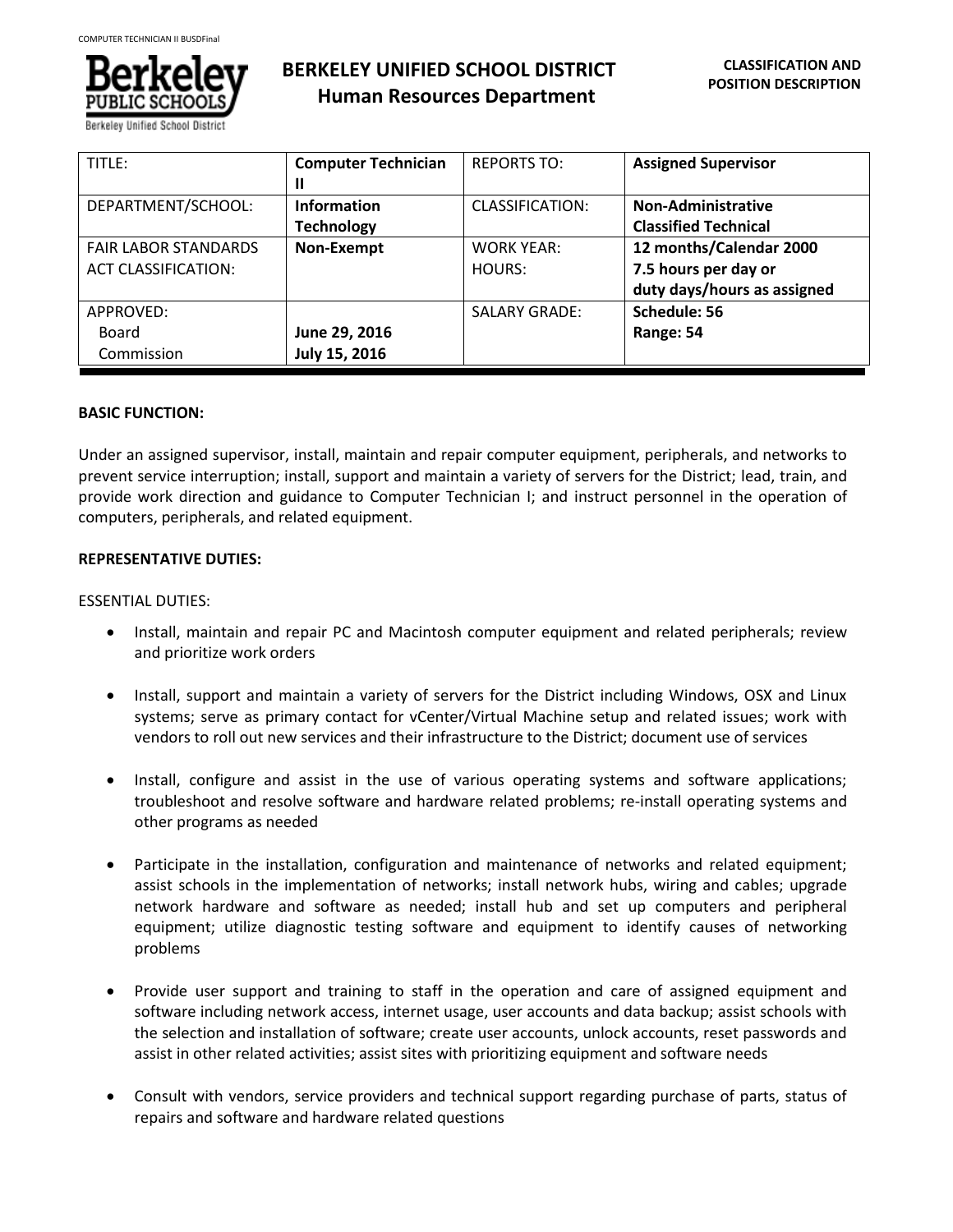- Make recommendations regarding the purchase of hardware and software products; analyze and evaluate software and hardware for potential use; submit proposals to site management for approval and action; prepare and process purchase orders; participate in maintaining the technology plan; deliver purchased equipment to sites as directed
- Perform general technology maintenance activities including rack-mounting, power balancing UPS loads, backup tape and drive swapping, and other on-site local terminal work
- Lead, train and provide work direction and guidance to Computer Technician I
- Operate a variety of hand and power tools; drive a vehicle to sites to conduct work
- Maintain inventory of computers and networking equipment; maintain software license inventories; manage the database of systems/network equipment to maintain accurate inventory; maintain records and logs related to assigned activities
- Attend web seminars on products to evaluate use for the District; conduct end-user training presentations as requested; maintain current knowledge of technical advances in the field

### OTHER DUTIES:

Perform related duties as assigned

### **KNOWLEDGE AND ABILITIES**:

KNOWLEDGE OF:

Principles and practices of installing and maintaining LAN, Windows and other assigned servers and workstations

Computer hardware systems and software applications utilized by the District

Materials, methods and tools used in the operation and repair of computer and network systems

Record-keeping techniques

Technical aspects of field of specialty

Oral and written communication skills

Laws, rules and regulations related to assigned activities

Inventory methods and practices

Proper methods of storing equipment, materials and supplies

### ABILITY TO:

Perform skilled work in the repair, maintenance and installation of a variety of PC and Macintosh computerized equipment and peripherals

Provide technical assistance to computer systems users

Install, maintain and repair LAN, Windows and other servers and workstations

Troubleshoot and repair basic system malfunctions and maintain system operation

Develop effective training presentations as directed

Train and provide work direction to assigned personnel

Research, analyze and recommend new system software and hardware

Make routine equipment adjustments and perform routine maintenance

Communicate effectively both orally and in writing

Prioritize and schedule work

Maintain records and prepare reports